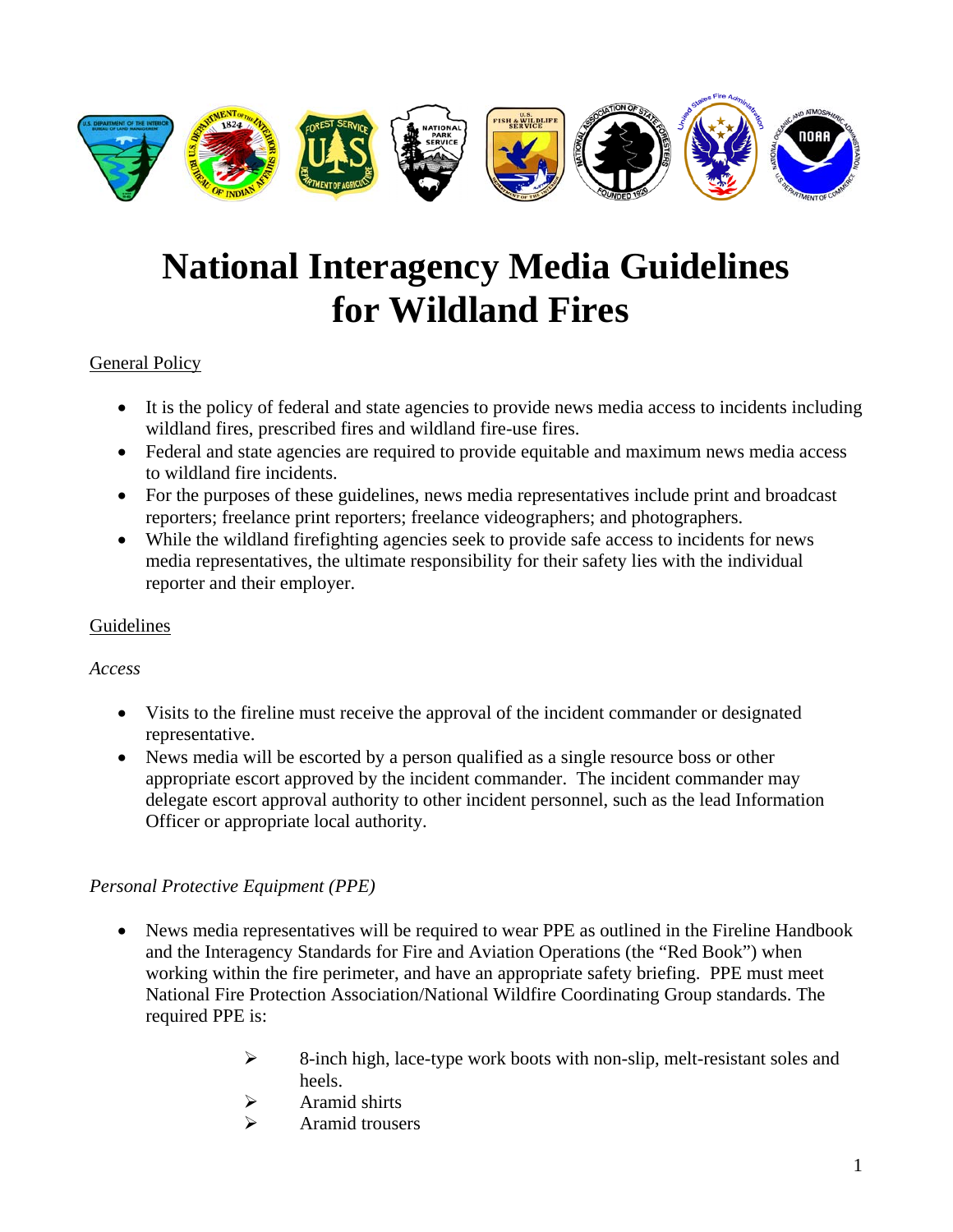- → Hard hat with chinstrap<br>
→ Leather gloves<br>
→ Fire shelter
- Leather gloves
- Fire shelter
- Water canteen

PPE may be provided by the fire organization if media representatives are unprepared.

# *Firefighter Training*

- News media representatives are invited to join in basic firefighter courses with federal and state providers, if there is sufficient room for them.
- These courses are voluntary. Attending them is not a guarantee of access, nor an endorsement of safety accreditation, but rather is an opportunity for information and education. Reporters can also be referred to authorized contract trainers or the academic community for basic firefighter courses.
- NWCG member agencies will not administer the work-capacity test to news media representatives because of liability concerns.

# *"Shadowing" Fire Crews*

- Incident personnel will facilitate in-depth coverage opportunities for journalists. News media representatives requesting to "shadow" crews for more than one operational period on the fireline or in the fire area must:
	- o Wear personal protective equipment and understand how to use it.
	- o Coordinate activities with the lead Information Officer, who will communicate with the affected crew boss, incident commander, and the fire management officer at the crew's home unit.
- It is strongly recommended that reporters requesting to shadow crews complete basic firefighter training including S-130 and S-190. If these courses have been taken in a previous year, a current refresher course is recommended. News media representatives must be able to walk in mountainous terrain, be in good physical condition, with no known limitations.

#### *Red Cards in the Incident Command System*

• News media representatives will not be issued "red cards" under the Incident Command System. The red-card system was designed for incident personnel with specific duties for which they are trained and qualified, and not for non-incident personnel.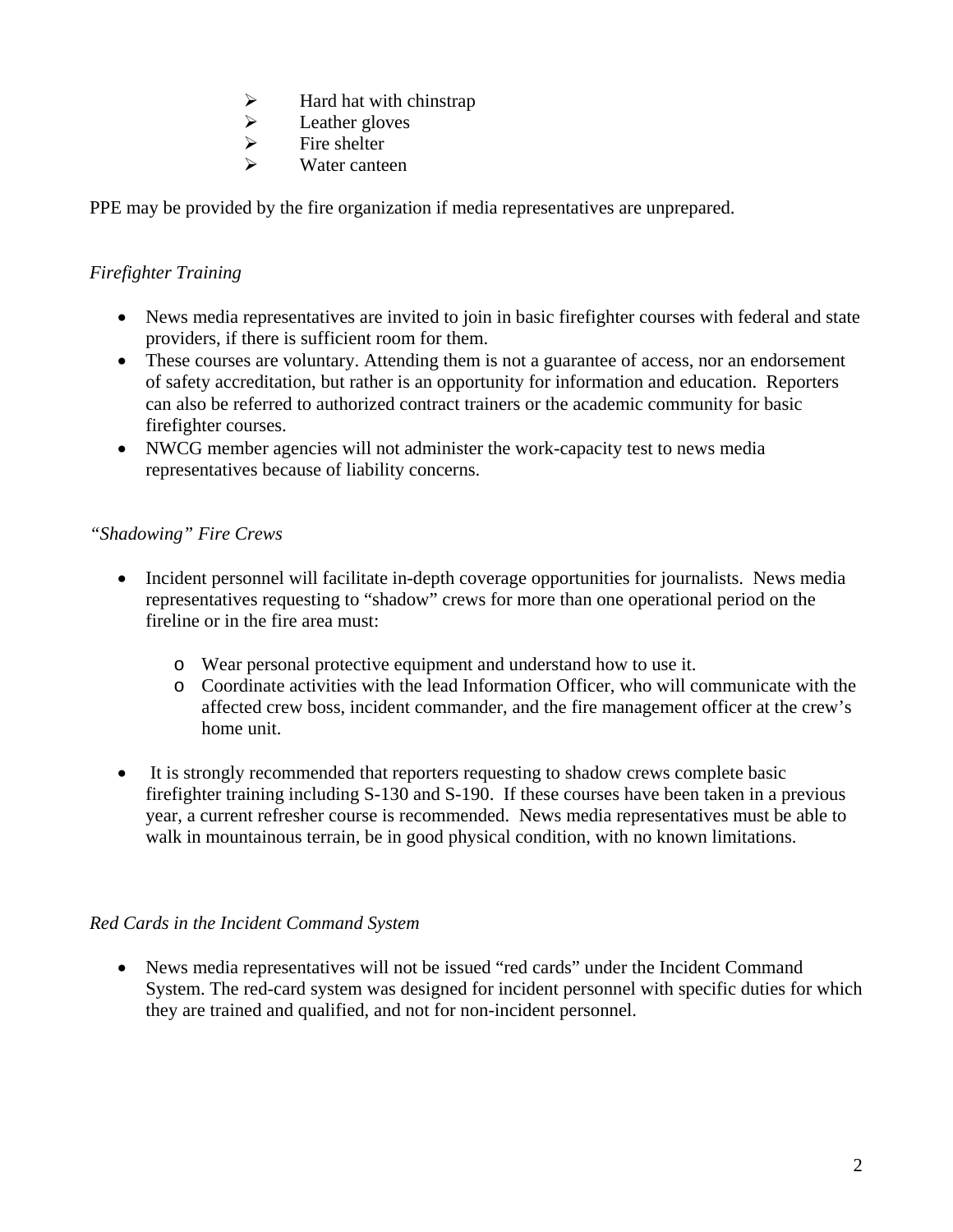#### *Existing Laws and Policies*

• These guidelines apply to all fires under federal or state jurisdiction, but are not intended to supersede existing tribal laws; state laws, such as media access laws in California; or chain-ofcommand procedures relevant to military crews.

# *Denial of Access*

- Denial of access will be a rare occurrence. News media access may be limited when the Incident Commander determines:
	- o Safety of firefighters or others may be compromised. Considerations should be much the same as those when it is deemed unsafe for fire crews to be on the fireline such as extreme fire behavior, expected change in the weather, and so forth.
	- o The presence of non-fire personnel compromises incident operations.
	- o The presence of non-fire personnel compromises the integrity of an investigation.
	- o A violation of security or privacy of incident personnel would occur.
- Federal and state agencies will support decisions regarding access by other jurisdictions, such as a private landowner, tribal entity, or local law enforcement agency.
- Reasons for denial of access should be documented by the lead information officer and become part of the unit log.
- News media aviation resources must determine and abide by airspace restrictions that may be implemented by the FAA at the request of fire managers.

Contact: Rose Davis, Forest Service Public Affairs for Fire and Aviation Management; 208 387-5437, or Don Smurthwaite, BLM External Affairs for the Office of Fire and Aviation; 208 387-5895.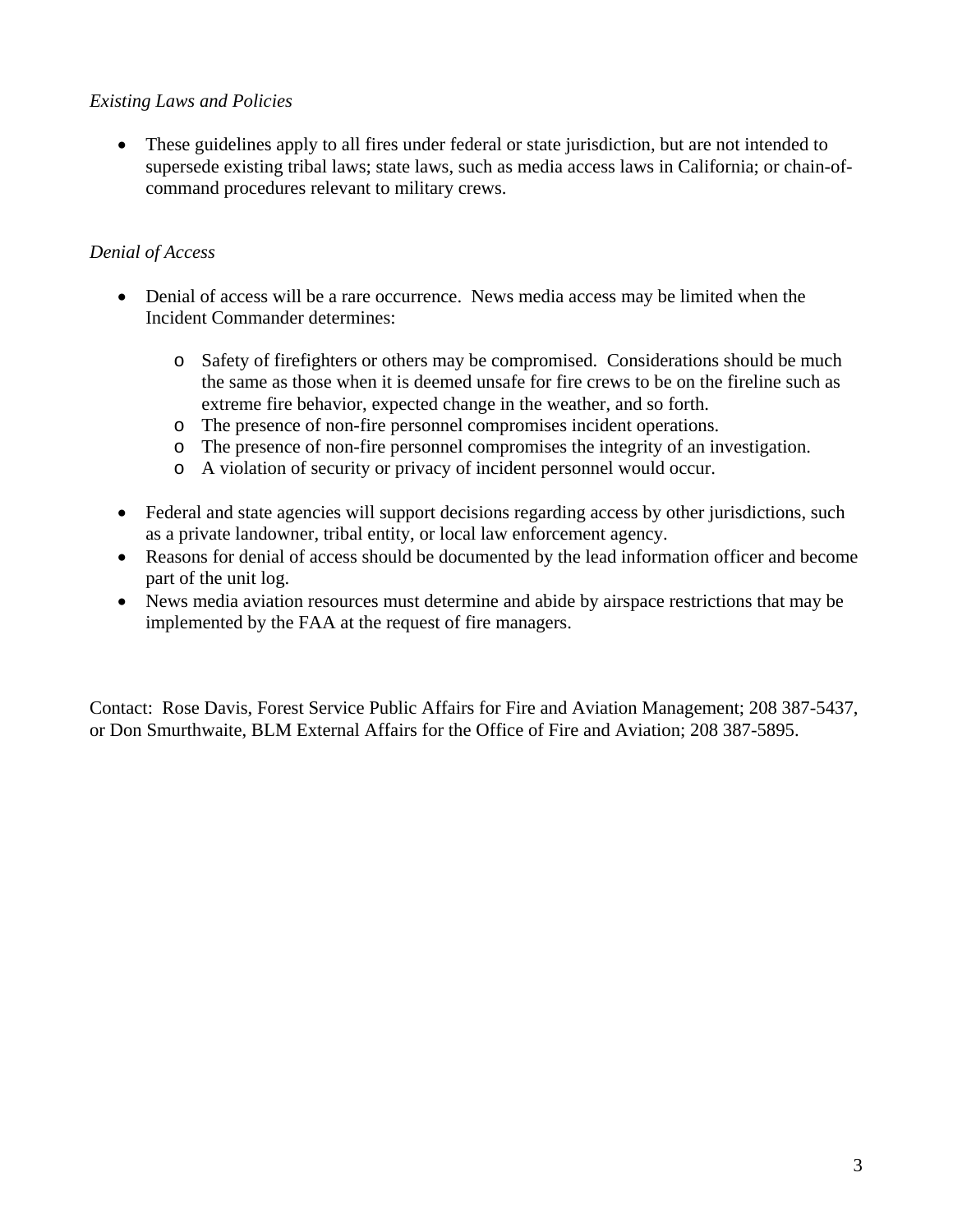# **California Media Access Guidelines**

In California, State Law (see enclosure) allows credentialed news media access to fires, floods, earthquakes, explosions, accidents, etc. unless their activities prevent law enforcement and other emergency officials from doing their job. To ensure consistent application of the law during emergency situations the following guidelines apply:

- Credentialed news media representatives will not be denied access to National Forest System Lands unless by their presence they are compromising the safety of our employees, impeding the response of emergency equipment or personnel, or impeding the investigation of the incident.
- News media representatives are required to present proper press credentials to agency officials prior to accessing areas closed to the general public.
- It is strongly recommended that incident personnel provide qualified media escorts. However, in certain situations this may not be possible and credentialed news media should not be denied access if they do not have an escort, unless their presence results in compromising firefighter safety.
- While it is not required for access, it is strongly recommended that all news media have and wear personal protective equipment (PPE), and be given a safety briefing.
- Media who are using fixed or rotary aircraft must follow FAA regulations for closures or restrictions of airspace over incidents.